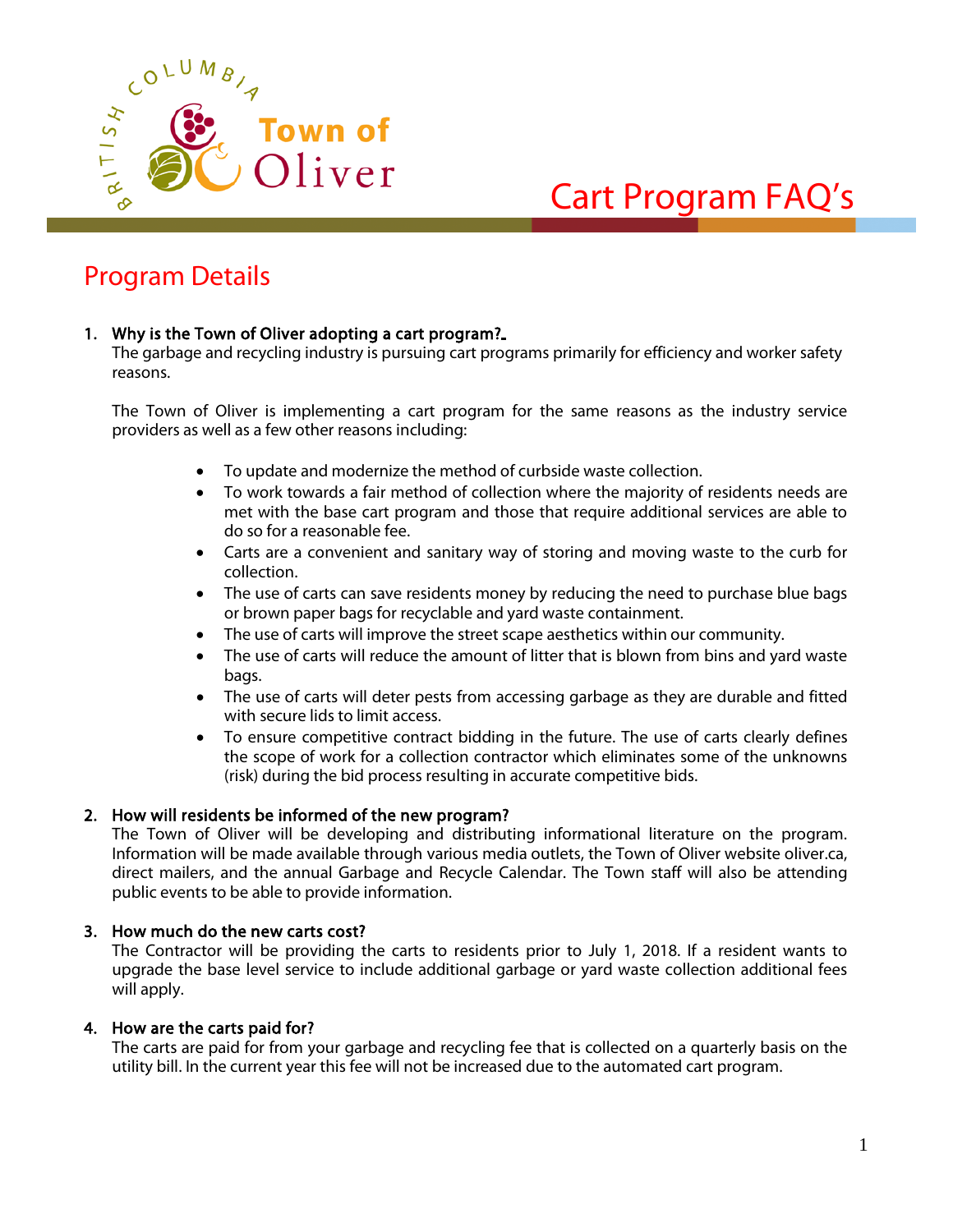#### 5. How will this affect garbage collection rates?

Fees will be increasing over the years. Currently, the model that Council has implemented will increase the annual garbage and recycling fee by \$5 a year until the end of the current contract starting in year 2019. Also a resident that chooses a larger garbage or yard waste cart will pay more for the increased volume.

#### 6. Accessibility (Residents with Mobility Challenges)

Residents who are mobility impaired, such as relying on the use of a walker or wheelchair, may not be able to participate in the cart program, in these cases, municipalities often offer an exemption program. This allows residents with a doctor's note to put out garbage as they have done in the past. Typically, these residents put a low volume of waste at the curb in a small plastic bag. Residents must fill out an application with a doctor's note to be provided to the municipality. In some cases, conducting a site visit with demonstration carts and letting the resident test the carts will help them in deciding whether they need to be exempt from the program.

### The Collection Process

#### 1. What will change with the collection process?

The day of the week for collection for garbage/recycling/yard waste may change. The new cart program will require residents to place the appropriate carts at the curb at 7:00 am on collection day. Resident education will be produced and distributed prior to the program commencement of July 1, 2018.

#### 2. How do I place the carts at the curb?

- 2.1. If you have a Wildlife Interface Cart 0- unclip the wildlife clips.
- 2.2. Set the carts so they face out towards the street, with the cart wheels placed against the curb or edge of the road.



2.3 Place carts 1 metre away from each other, 1 metre away from any cars and with 3 metres of open space above the closed lid.

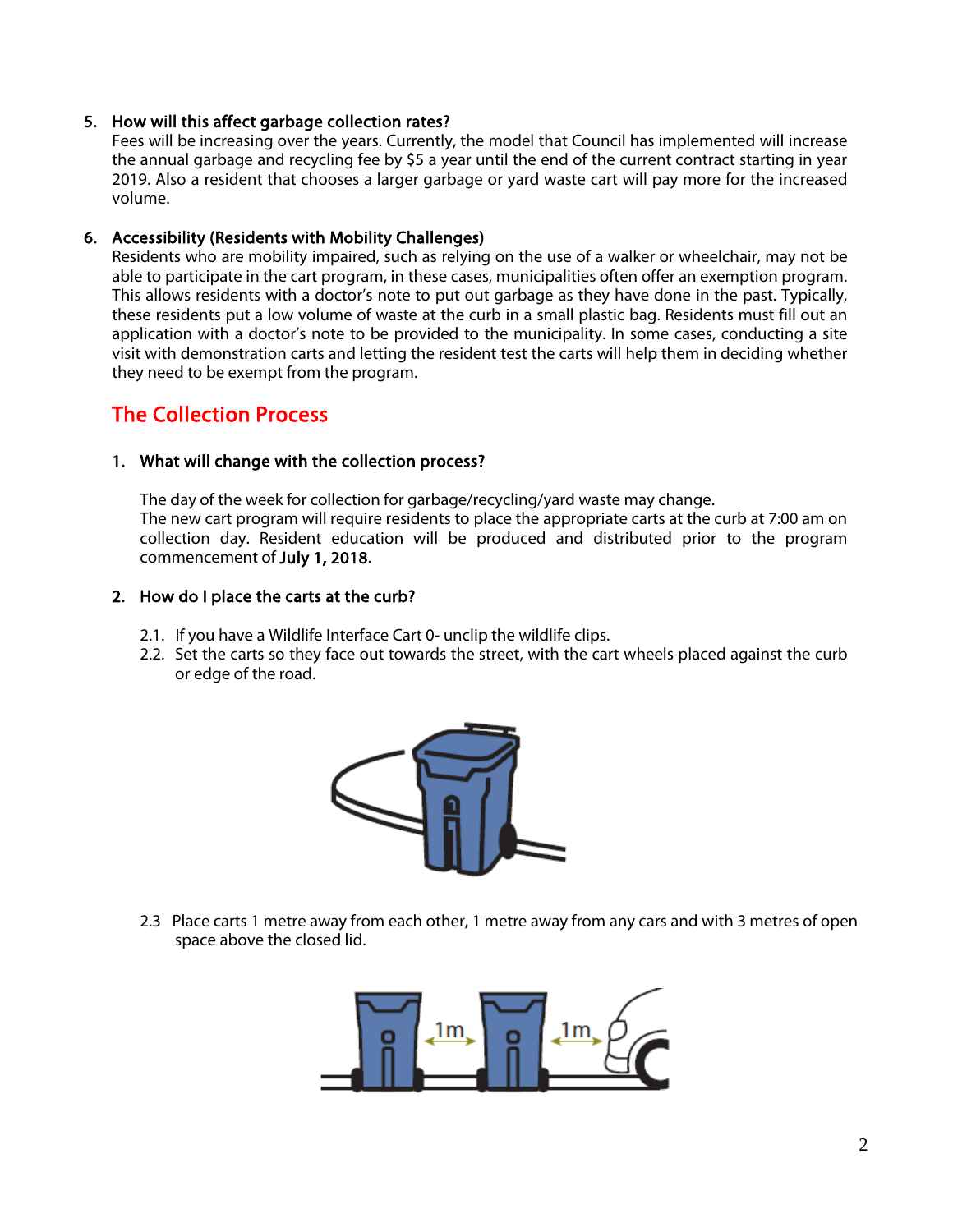#### **3.** When can I put the carts out at the curb?

In accordance with the Solid Waste Collection Bylaw, garbage containers can be placed at the curb between the hours of 7:00 am and 7:00 pm. All emptied containers shall be removed from the curb within 18 hours of collection.

In order to ensure your waste is collected, it must be put out at the curb by 7:00 am on the day of collection.

In an effort to deter pests and wildlife, garbage containers should remain in-doors until 7:00 am on the day of your collection. Please refer to the Calendar to determine if your pick-up day for the three collections is Monday or Friday.

#### **4.** What are my responsibilities if I have a wildlife resistant cart?

You may upgrade to a wildlife resistant cart for a \$110 one time fee.

In an effort to ensure bears etc. are not habituated to your garbage, we ask that your cart be maintained in-doors until the morning of your collection.

If you have a wildlife resistant cart, it is your responsibility to ensure the wildlife clips are un-clipped for the collector.

## Cart Specific Details

#### 1. When will the carts be delivered?

Carts will be delivered prior to July 1, 2018. It is anticipated it will be June, 2018.

#### 2. Do I have to accept all 3 carts?

Garbage and recycle carts must be accepted. The property owner does have a choice to option out of the yard waste cart if they do not require one.

#### 3. What happens if my cart gets damaged?

The carts provided all come with a manufacturer's warranty of 10 years. From time to time, it is expected that carts will be damaged during the normal course of their operation.

If your cart is damaged or fails during normal operation you may contact the contractor, Okanagan Collections at 250-498-4888 to request repair or replacement. This service will be included in your garbage and recycle fee.

A cart that sustains willful damage from the resident will be repaired or replaced at the expense of the property owner.

#### 4. Who owns the carts?

The Contractor will be supplying and maintaining the cart for each resident. The carts will become the property of the Town of Oliver at the end of the contract.

#### 5. What if I move or sell my house – do I take the carts with me?

Each cart is registered by way of a unique RFID to a specific property. Carts are to remain at the property when you relocate.

#### 6. Who is responsible for cleaning my carts?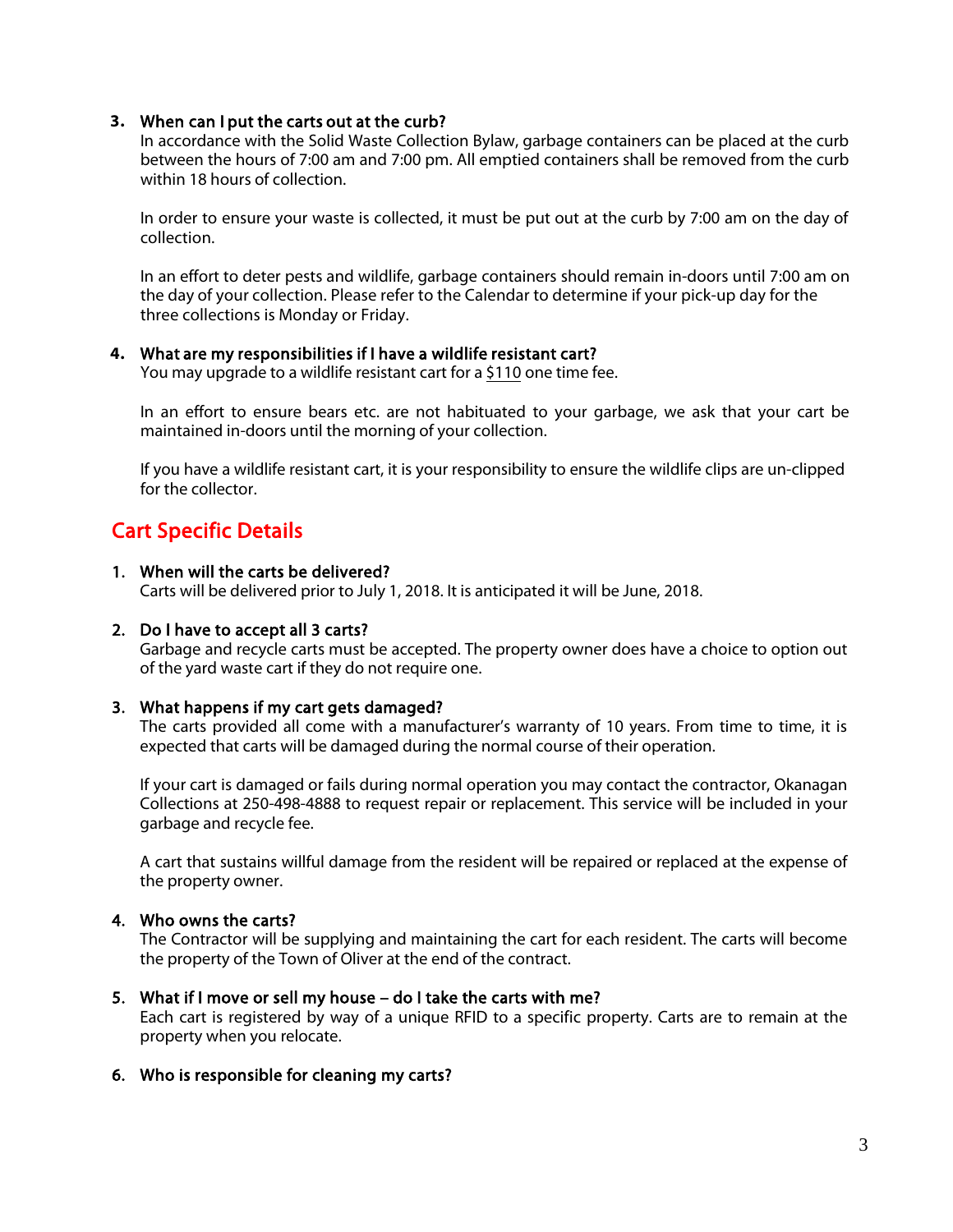Depending on how much use your carts they may need to be cleaned from time to time. The home owner is responsible for the periodic cleaning as required.

#### **7.** Can I use my own cart that I have purchased?

No, only carts that will be collected at the curb by the Contractor will be the carts as supplied through the Town program. The carts will be consistent in colour and design and will be stamped with the Town of Oliver Logo for identification.

In addition, all supplied carts will be registered to a property by using a RFID technology. This will be read each time a cart is tipped.

#### **8.** What do I do with the waste containers I currently own?

The carts you presently own are the responsibility of the owner to repurpose or dispose of.

Options are:

Sell them as the outlining areas, Electoral Area C (Rural Oliver) is not switching to the cart program. You may also donate them to Salvation Army or local thrift shops. For one month only from August 1, 2018 to August 31, 2018 owners will be able to take their old garbage containers to Public Works at 5971 Sawmill Road for disposal.

#### **9.** What do I do with the waste containers I currently rent?

Contact Waste Connections 250-498-4888 to arrange for pick up of rental carts.

## Cart Size Specific

#### 1. What size of carts are included in the base cart program?

The base cart program will include the following:

- Garbage 1 120 litre cart (approximate size H 37.63" x W 19.13" x D 21.1")
- Approximately 35 US Gallons
- Recycle 1 240 litre cart (approximate size H 43.25" x W 24.5" x D 27.5")
- Approximately 65 US Gallons
- Yard Waste 1 240 litre cart (approximate size H 43.25" x W 24.5" x D 27.5")
- Approximately 65 US Gallons

#### 2. How did the Town determine the cart sizes for each resident?

Town staff has researched cart programs that are in place in many BC Municipalities in which best practices for container sizing have been established.

Our curbside collection contractor, Waste Connections has been consulted and provided statistics to confirm the quantities of curbside waste and recycle volumes.

After consideration of the above noted, a base cart program was selected to meet the needs of most residents.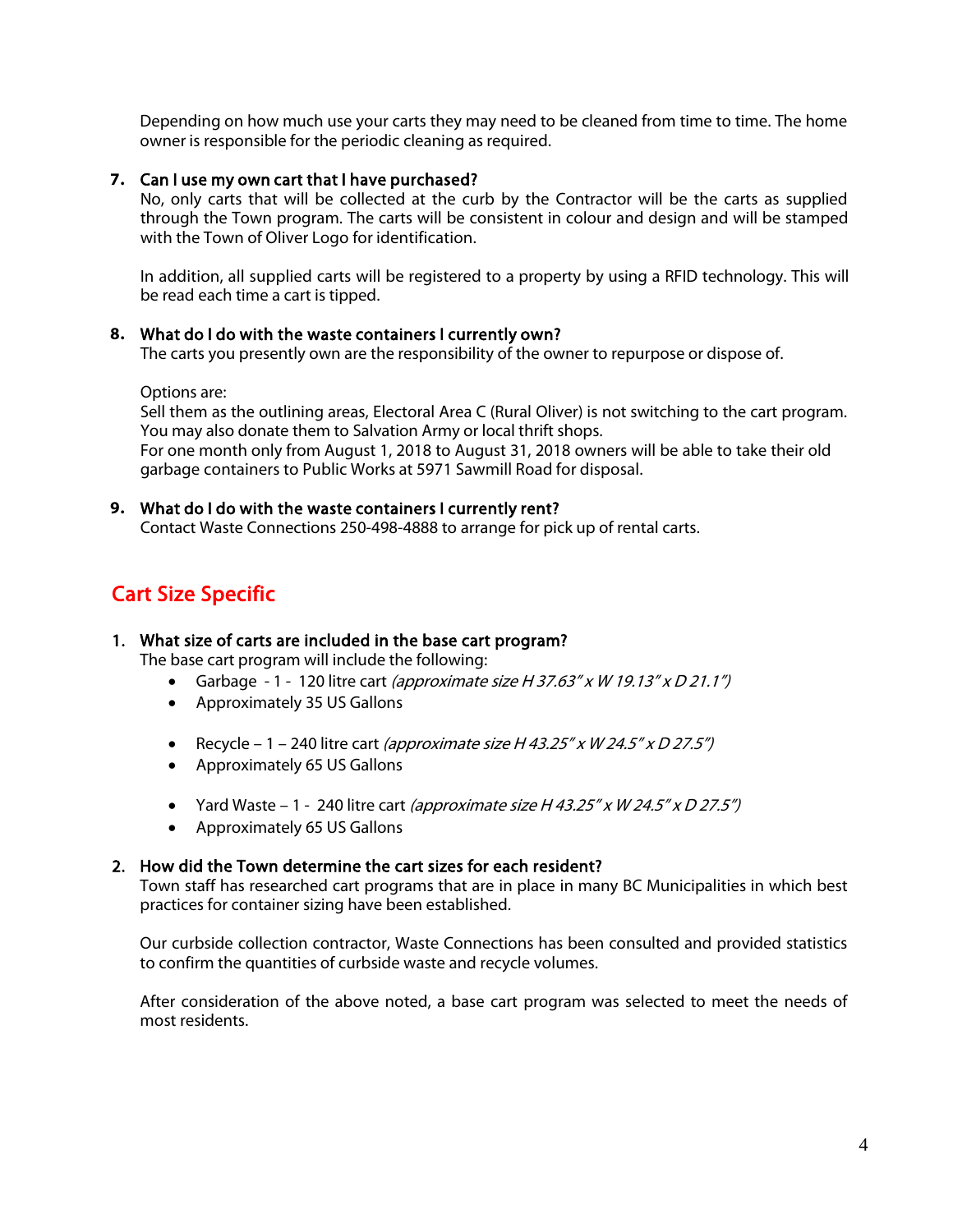#### 3. How will residents choose which size of cart is best for them?

The base 3 cart program that has been selected by the Town is designed to meet the needs of the majority of residents. Staff will be educating residents as well.

Viewing the carts at the Town Office may assist a resident in deciding which cart is the correct size to meet their needs.

#### 4. What if I want to make a change to my carts?

Residents will have the opportunity to exchange their cart for a different size, and the curbside garbage collection fees will be adjusted according to the size selected. Until July 31, 2018 residents may change their cart sizes with no administration fee. After July 31, 2018 residents will be charged a \$32 administrative fee for all cart change requests.

#### 5. Cart Dimensions.

 $120L = H(37.63'') \times W(19.13'') \times D(21.1'')$  $240L = H(43.25) \times W(24.5'') \times D(27.5'')$  $360L = H(44.5") \times W(25.13") \times D(34.38")$ 

## Yard Waste Specific

#### **1.** What if a resident has additional yard waste to dispose of?

There will be unlimited yard waste collection dates, 2 in the spring and 2 in the fall. Refer to the 2018-2019 Calendar for those dates.

#### **2.** What can I put into the yard waste cart?

The yard waste cart can be used to contain all of the yard waste materials you have been placing at the curb in the past.

#### **3.** Can I place kitchen scraps in my yard waste container?

No, the yard waste container is not meant to contain kitchen organic waste at this time. The Town is working at developing a kitchen waste organics program to be rolled out in the future.

#### **4.** Do I still need to use bags to contain my yard waste?

• Yard waste can be placed directly in the cart with NO need to be contained in a brown paper bag. This saves you money, does not take unnecessary space in the cart, and results in less paper material in the final composted yard waste.

#### **5.** How can I dispose of the additional yard waste that I have in the spring and fall?

The bi-weekly yard waste cart program will be supplemented with the following:

- 2 collections in the fall (typically  $-2^{\text{nd}}$  week in November and first week in December) and 2 collections in the spring (March) will be unlimited yard waste collection at the curb. Residents will be able to place additional unlimited amounts of yard waste in craft bags or containers marked "yard waste" as well as bundled prunings at the curb for collection.
- Residents will be advised of the actual above noted dates though various media means well ahead of the date. They will also be identified on the calendar available at the Town Hall or located on our website www.oliver.ca.